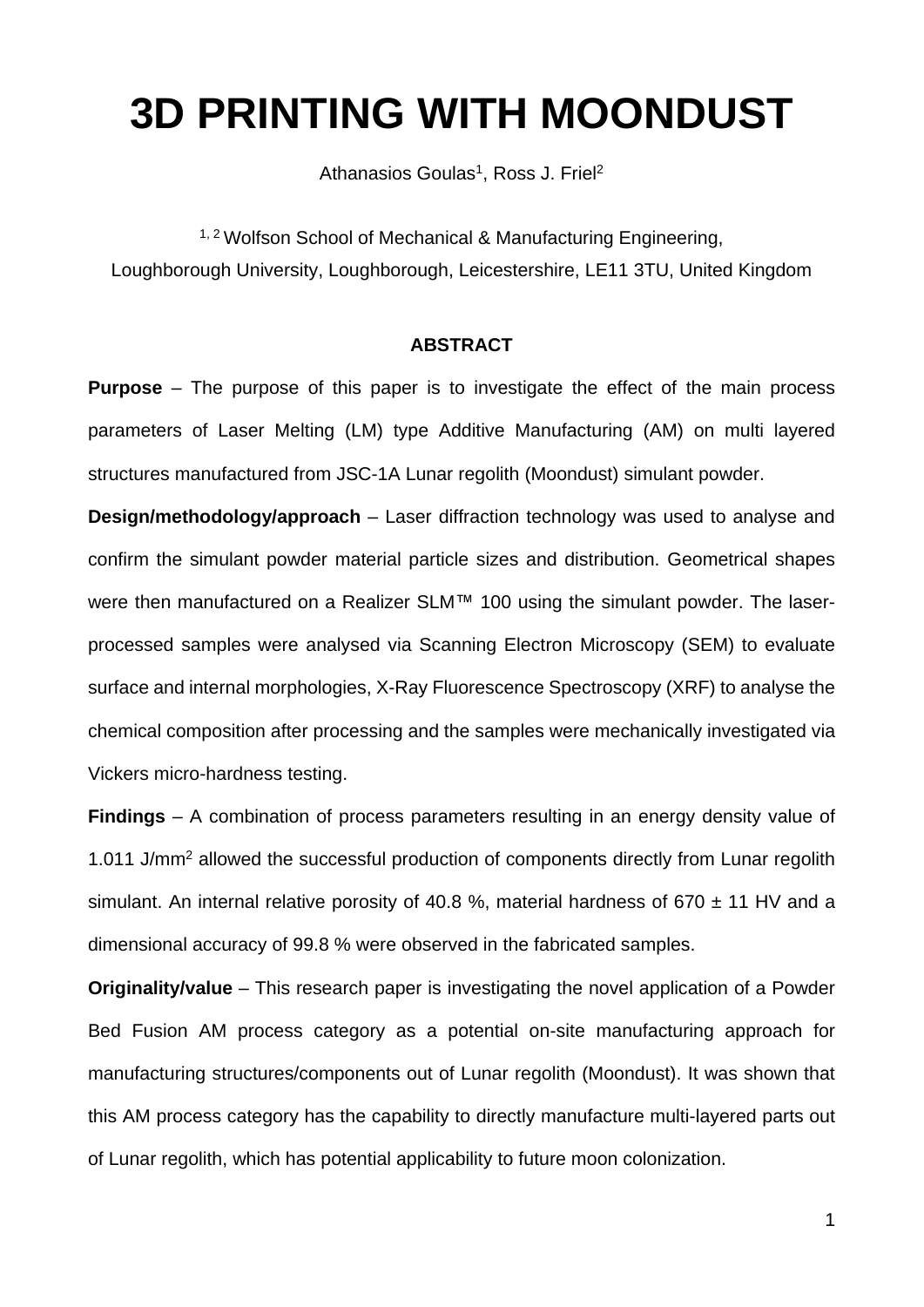### **1 INTRODUCTION**

Space exploration has been of global interest since the 1950's, especially after the first successful mission to send a human into orbit around the Earth in 1961 (Devezas et al., 2012). The latest programs from many of the major space agencies, such as the European Space Agency (ESA), are intending to send manned missions back into space (Hufenbach et al., 2014). A possible stepping stone for further manned and unmanned, exploration of the solar system could be via the establishment of a permanent Lunar facility. This facility could then act as a launch pad for vehicles destined for the further reaches of our star system. The benefits of launching from the Lunar surface would be: a lower energy requirement (i.e. less fuel needed) to escape the Lunar gravitational field compared to Earths; zero air resistance to launch vehicles (greater fuel efficiencies and/or higher attainable velocities), no atmospheric considerations (i.e. bad weather, high winds, etc.) and fewer issues with navigating the Earth orbiting objects and trash (i.e. satellites and debris). Of course achieving a permanent Lunar colony and using it as a construction and launch facility is a multifaceted significant engineering challenge. However one of the greatest hurdles is the severe cost and difficulty in transporting bulk building materials from the Earth's surface to the Lunar surface. It has been documented that for space applications ESA spends up to 10.000  $\epsilon$  to transfer 1 kg of material into low earth orbit (Futron Corporation, 2002) – these costs would increase greatly if applied to transferring 1 kg from Earth to the Lunar surface.

A suggested way of reducing the mass of material required to be shipped is to use the existing bulk material of the Lunar surface as a construction material – Lunar regolith (Happel, 1993). Lunar regolith is the material defined as the first 4-15 m of Lunar 'soil' that has been derived by the fragmentation of the bedrock due to minor meteoritic impacts (Eckart, 2006). To best use this existing material in the most efficient way would require a flexible manufacturing system that would be able to operate in the Lunar environment, build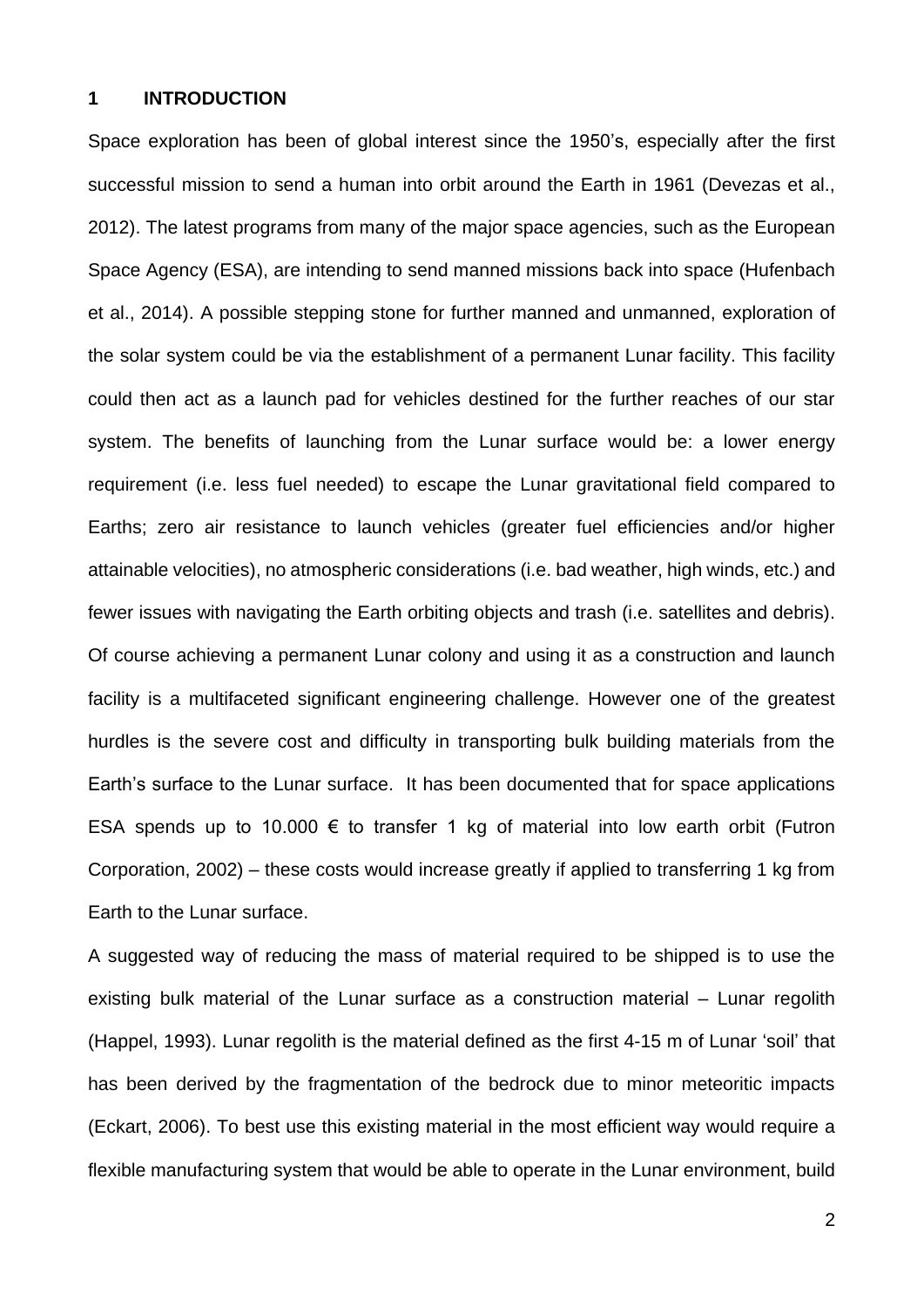3D structures via a method that requires no further material additions and function in an autonomous fashion. An Additive Manufacturing (AM) (aka 3D Printing) system could potentially meet these requirements and allow the utilization of Lunar regolith for monolithic structures.

Previous research has investigated the use of the Directed Energy Deposition AM process category (Balla et al., 2010) and the Binder Jetting AM process category (Cesaretti et al., 2014) to manufacture objects with Lunar regolith simulant. These studies both showed the potential of AM for this application however the use of a Powder Bed Fusion (PBF) AM category could allow the use of the regolith as is and in situ (no need to mechanically blow the powder, include additional compounds or use materials and techniques unsuited to the actual Lunar environment). This study therefore aims to explore the use of a PBF category AM process (Laser Melting – Figure 1) to manufacture structures from Lunar regolith simulant.



*Figure 1 – Schematic of the Laser Melting, Powder Bed Fusion Additive Manufacturing process.*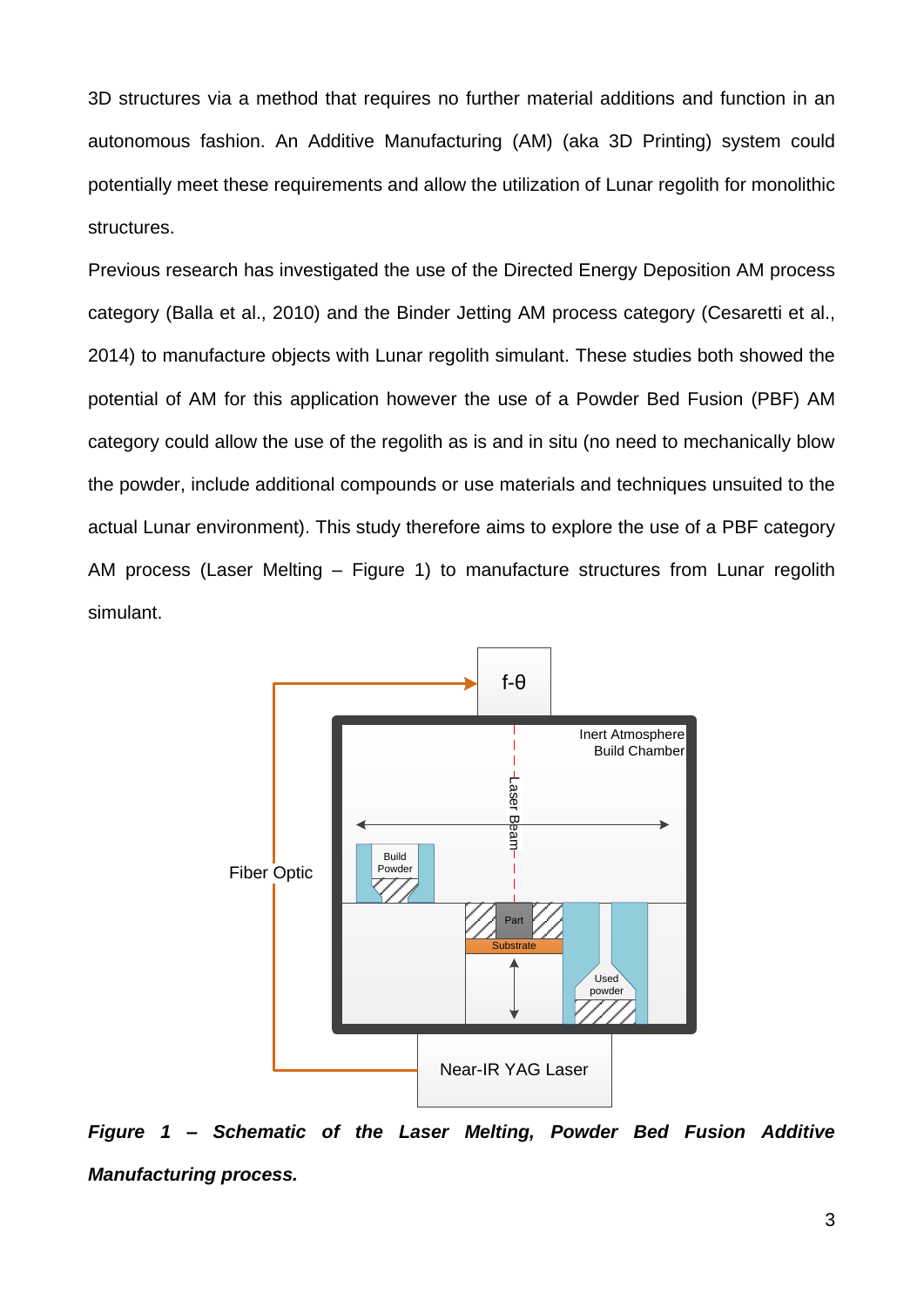The major elemental compositions of the Lunar regolith are mostly silicate minerals. Studies have been published that analyse the basic aspects of both the actual and the simulant material; such as thermal optical properties (Gaier et al., 2011), glass properties (Ray et al., 2010) and also comparisons between the available Lunar regolith simulants (Liu and Taylor, 2011). However a minimal amount of publications exist regarding feasible methods for manufacturing physical assets through the use of Lunar regolith.

Balla et al. presented a direct fabrication method in a freeform environment using Laser Engineering Net Shaping (LENS™). The fabricated parts were characterized to evaluate the influence of laser processing on the microstructure, constituent phases and chemistry of the material (Balla et al., 2010). Despite the promising experimental results, this approach requires blowing of the powdered material via compressed air/nitrogen which making it problematic for implementation within the Lunar environment.

Cesaretti et al. by utilizing a full scale manufacturing method named D-Shape, proposed a 3D printing mechanism for the fabrication of one-off medium sized complete building structures, or building blocks, by extruding a regolith based concrete type material. The researchers in particular investigated the ability of this type of extruded material to "survive" under replicated Lunar environment conditions. Despite the potential feasibility this approached showed a major drawback of this attempt is the requirement for liquid water for the reticulation reactions to take place (Cesaretti et al., 2014).

Based on Lunar regolith' s propensity to absorbing microwave radiation, a modified printing head equipped with a microwave heating module was discussed by researchers Barmatz and Steinfeld, that could potentially directly fuse the regolith for building infrastructure and other In-situ Resource Utilization (ISRU) assets (Barmatz et al., 2014). This was shown to be a promising approach but requires multiple stages of processing in comparison with the relatively simple PBF approach.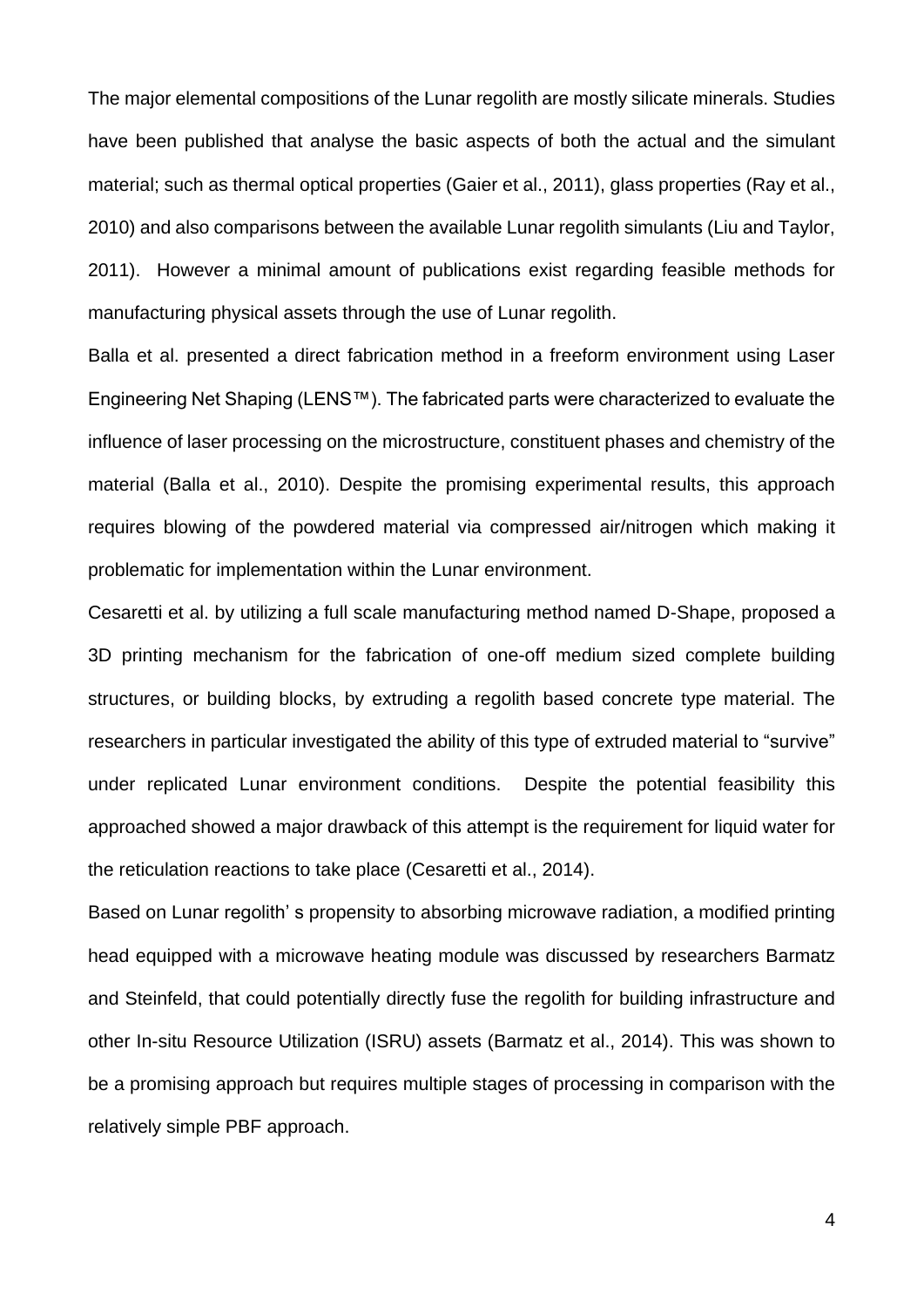A PBF approach, such as that proposed in this work, could utilise thermal power to fuse the indigenous material that exists on the moon. The thermal power needed for this purpose would not necessarily have to be provided by a laser source but could be provided from an alternative means, such as harnessing the thermal power from the sun through a system of lens and mirrors. Moreover a Lunar surface based PBF process would not require resources that are also extremely valuable to humans for survival such as water and from the material aspect a greater range of particle sizes could be utilised.

#### **2 MATERIALS AND METHODS**

In this research paper, an experimental study using Laser Melting (LM) for processing Lunar regolith simulant is presented. The previous schematic (Figure 1) is a depiction of the LM process. Although LM is typically used for the fabrication of parts from metallic powders (Abe et al., 2001; Bertrand et al., 2007; Li et al., 2011;) this AM technique was identified as potentially being able to process the regolith ceramic material.

## **2.1 Material**

For this research a commercially available Lunar regolith (Moondust) simulant under the name JSC-1A, supplied by Orbital Technologies Corporation, was used. The JSC-1A simulant can be summarized as crushed basalt, rich in glass and oxidized forms of Silicon, Aluminium, Iron, Calcium and Magnesium (Arslan et al., 2008). The simulant exhibited a composition that is very similar to actual Lunar 'soil' samples collected from the Lunar surface retrieved by the Apollo 14 mission; please refer to Table 1. However the simulant does not replicate potential material characteristics that may occur as a result of 'space weathering' (meteoroid impacts, solar and cosmic radiation, etc.), within a hard vacuum environment. Published work suggests that this exposure may affect characteristics such as particle size, morphology, porosity and oxidative states of the mineral phases that exist in the material present on the lunar surface (Patrick et al., 2015). The weathering effects of the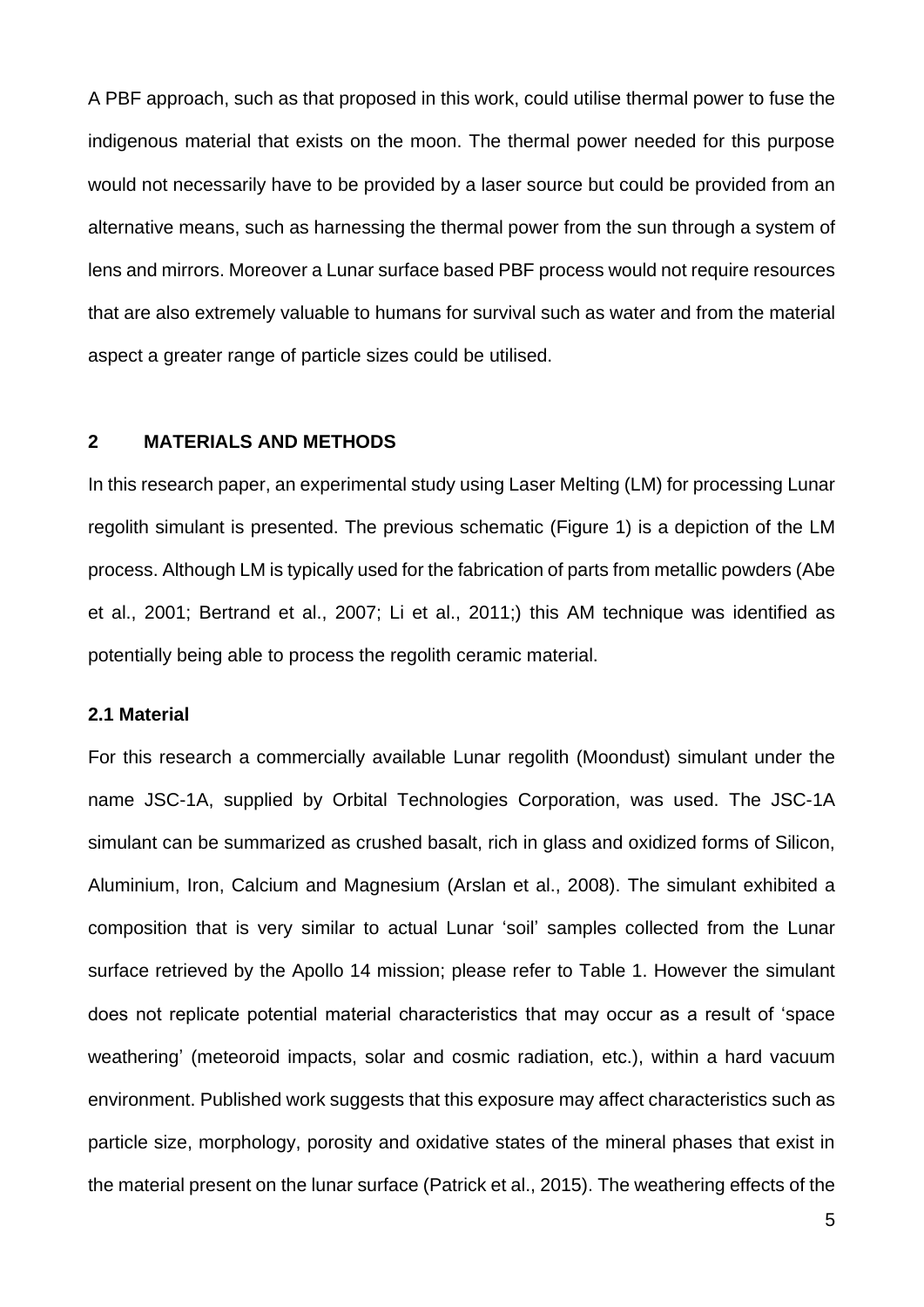lunar soil are likely to vary widely and are impractical to simulate in an accurate manner therefore for this work the JSC-1A simulant represents as close an approximation as possible to genuine Lunar surface regolith.

*Table 1 – Composition (Wt%) of the major constituents in the JSC-1A Lunar Regolith Simulant and comparison to Actual Lunar Regolith (Lunar Soil Sample 14163).*

| <b>Chemical Compound</b>                       | Lunar Regolith -<br>Simulant | Lunar Regolith - Actual (Sample<br>14163) |
|------------------------------------------------|------------------------------|-------------------------------------------|
|                                                | (Orbitec, 2005).             | (Morries et al., 1983)                    |
| Silicon Dioxide (SiO <sub>2</sub> )            | 46-49                        | 47.3                                      |
| Titanium Dioxide (TiO <sub>2)</sub>            | $1 - 2$                      | 1.6                                       |
| Aluminum Oxide $(AI_2O_3)$                     | $14.5 - 15.5$                | 15                                        |
| Ferric Oxide (Fe <sub>2</sub> O <sub>3</sub> ) | $3 - 4$                      | 3.4                                       |
| Iron Oxide (FeO)                               | $7 - 7.5$                    | 7.4                                       |
| Magnesium Oxide (MgO)                          | $8.5 - 9.5$                  | 9                                         |
| Calcium Oxide (CaO)                            | $10 - 11$                    | 10.4                                      |
| Sodium Oxide (Na <sub>2</sub> O)               | $2.5 - 3$                    | 2.7                                       |
| Potassium Oxide $(K2O)$                        | $.0.75 - 0.85$               | 0.8                                       |
| Manganese Oxide (MnO)                          | $.0.15 - 0.20$               | 0.2                                       |
| Chromium III Oxide $(Cr2O3)$                   | $0.02 - 0.06$                |                                           |
| Diphosphorus Pentoxide<br>$(P_2O_5)$           | $0.6 - 0.7$                  | 0.7                                       |

To ensure compatibility with the LM technology used for this research the Lunar regolith simulant was screened with an industrial sieve manufactured by Retsch GmbH with apertures of 125 μm. To simulate the anhydrous nature of the Lunar surface the sieved powder was then dried in a Lenton WN60 laboratory oven at 100°C for 1 hour prior to laser processing. Preheating also helped better simulate the likely flow characteristics of the material through the hopper to the powder bed in an anhydrous situation (Lunar surface).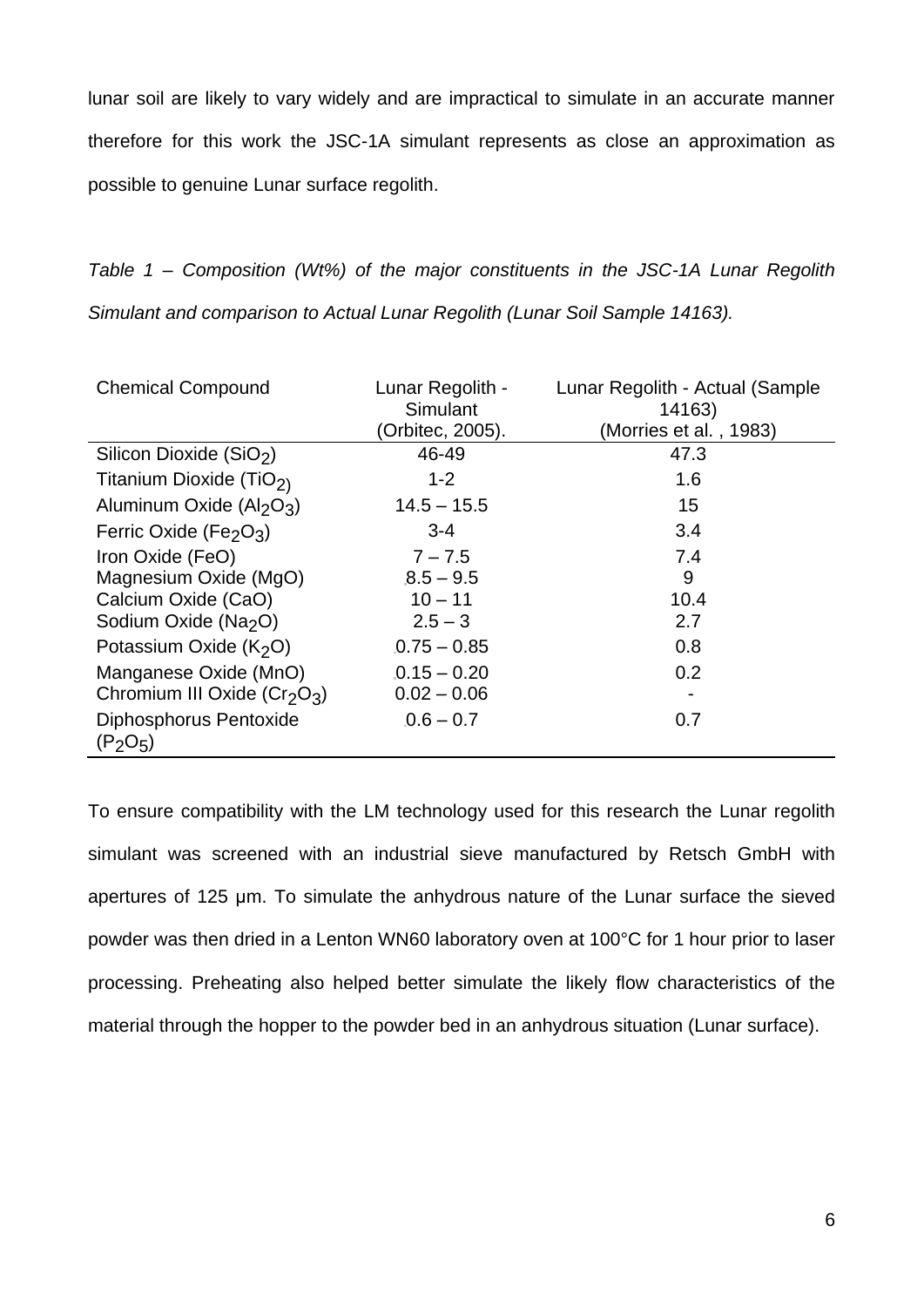# **2.2 Manufacturing Equipment**

LM experiments were conducted on a Realizer Selective Laser Melting (SLM) 100 machine.

The SLM 100 is equipped with a continuous wave near infrared Ytterbium fibre laser (IPG

Photonics Corp.) of a central emission range between 1.07 – 1.09 μm, with a standard

TEM<sup>00</sup> Gaussian beam profile and a maximum power output of 50 W. The focusing element

was a 120 mm F-theta lens where a beam between 30 – 300 μm could be produced.

Table 2 lists the range of parameters that were utilized during the experimental procedure.

Samples were built on a mild steel substrate plate that was standard for the equipment and which was constantly heated at 200°C.

*Table 2 – SLM 100 machine parameters used during the experimental procedure.*

| Parameter                               | Value                                  |
|-----------------------------------------|----------------------------------------|
| Laser                                   | <b>Near-IR Ytterbium Fibre Laser</b>   |
| Power (W)                               | $10 - 50$                              |
| Wavelength (nm)                         | $1070 - 1090$                          |
| Diameter of Laser Spot (µm)             | $100 - 300$                            |
| Point Distance (µm)                     | $20 - 300$                             |
| Hatching Space $(\mu m) - (Overlap \%)$ | $210 - 300 (35\% - 0\%)$               |
| Exposure Time (µsec)                    | 1000                                   |
| Thickness of Powder Layer (µm)          | $100 - 350$                            |
| Velocity (m/s)                          | Point Distance/Exposure Time           |
| Environment                             | Argon Atmosphere                       |
| Temperature of substrate (°C)           | 200                                    |
| Substrate material                      | Mild steel with layer of regolith clad |

# **2.3 Analysis**

A Hitachi TM 3030 Scanning Electron Microscope (SEM) (Hitachi High-Technologies Europe GmbH) was used for surface morphology, internal porosity and material microstructure analysis of the laser melted samples. X-ray fluorescence (XRF) spectroscopy (Orbis PC Micro-XRF Elemental Analyzer, EDAX, Mahwah, NJ, USA) equipped with an Xray source of monochromatic Rh Kα radiation (30 μm aperture, 30 kV, 1000 μA) and a 25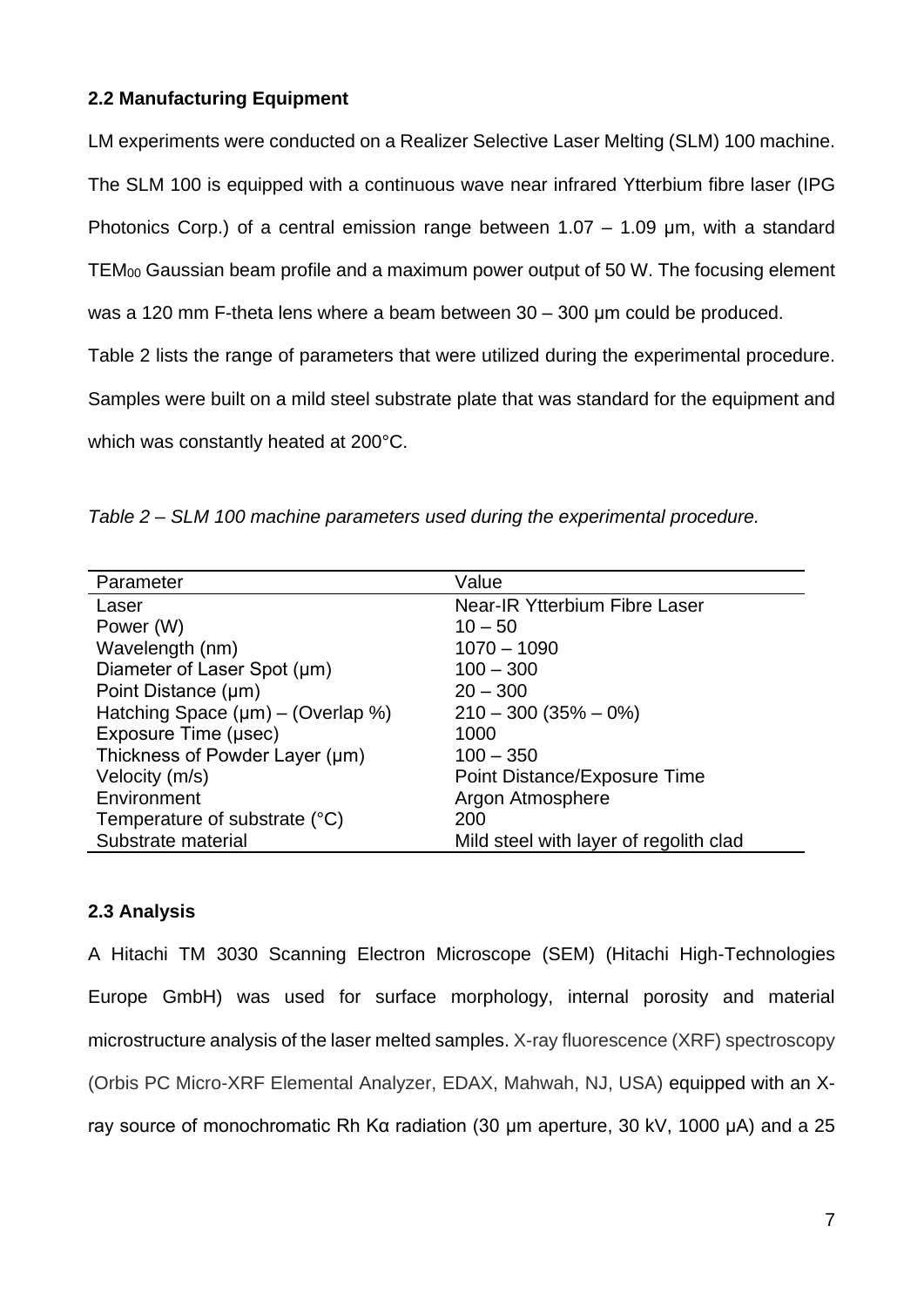μm Al filter was used to determine the change in elemental composition of the raw material after laser processing. All results reported are normalised to 100%.

The manufactured samples were prepared for SEM/EDS via a standard mounting, grinding and polishing regime on a Buehler AutoMet 250 (Buehler Inc., USA). They were mounted in a Buehler EpoxyCure 2 clear epoxy resin and ground using a SiC paper from P320 to P1200 grit size. Following grinding, polishing was carried out using a 6 μm polishing cloth and diamond paste. Water was used as a cooling and lubricating liquid during the sample preparation. Prior to SEM, the samples were sputter coated using a Gold/Palladium alloy on a 40 seconds exposure time at 20mA charge.

In order to quantify the relative porosity of the fabricated samples, SEM imaging of the crosssectioned samples was used. The acquired images were processed and binarized using a threshold value as shown in Figure 2. The relative porosity was calculated as a ratio of the black to white pixels which corresponded with the fraction of the surface voids over the total surface (Monroy et al., 2013).



*Figure 2 – Example binary processed SEM image.*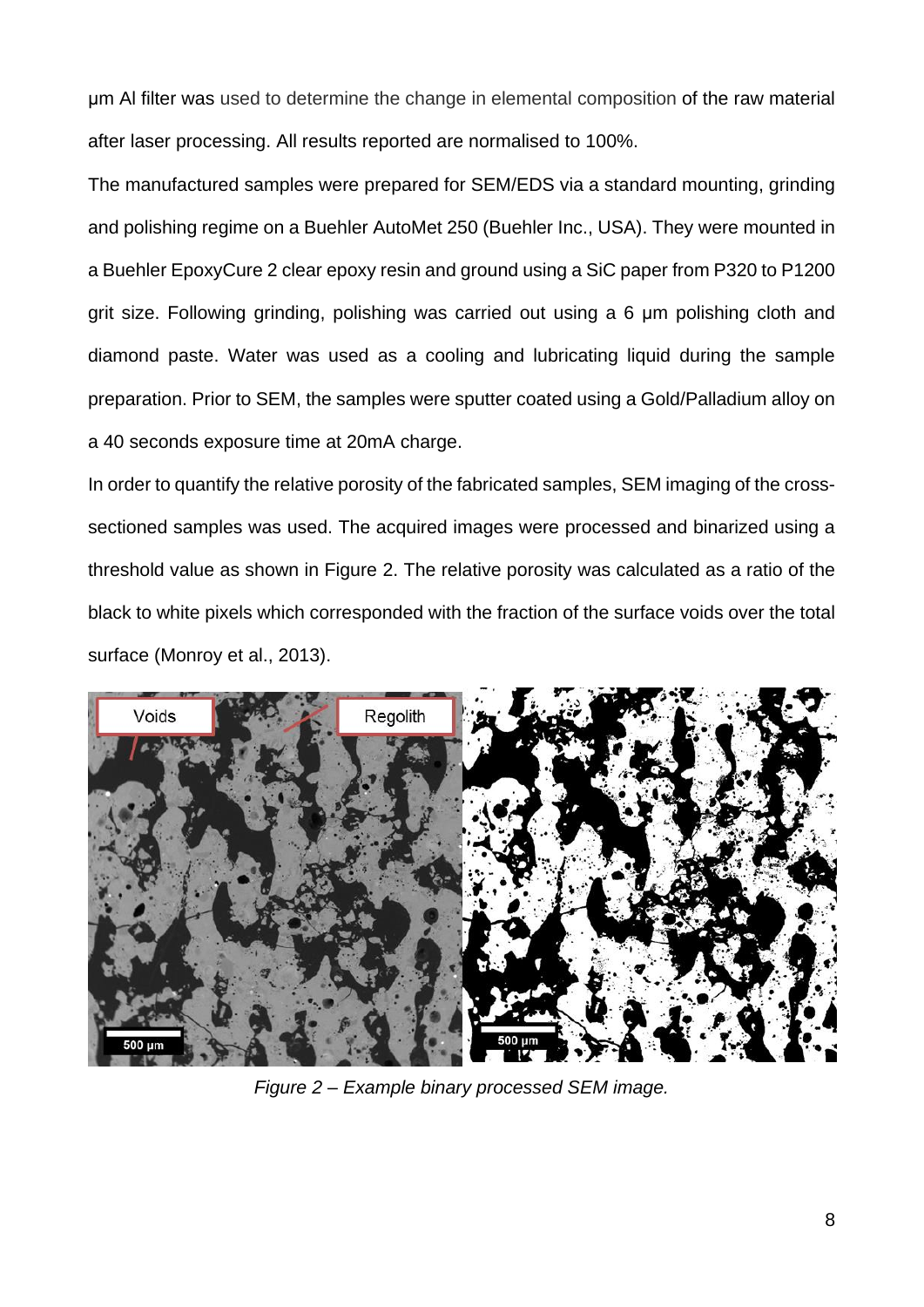The particle size and distribution of the sieved simulant was analysed and verified using a Mastersizer Sirocco 2000 laser diffraction particle analyser (Malvern Instruments Ltd.) To test the hardness of the manufactured samples the Vickers micro-indentation method was used in accordance with the ASTM C1327 standard. Measurements were taken using a Buehler Micromet MMT-3 Vickers micro indenter (Buehler Inc., USA). The settings for the hardness testing were a 500g (4.90 N) load and a 15 seconds holding time. A set of 12 measurements for each sample were taken throughout the sintered material in order to acquire an accurate range of hardness values across the laser processed areas.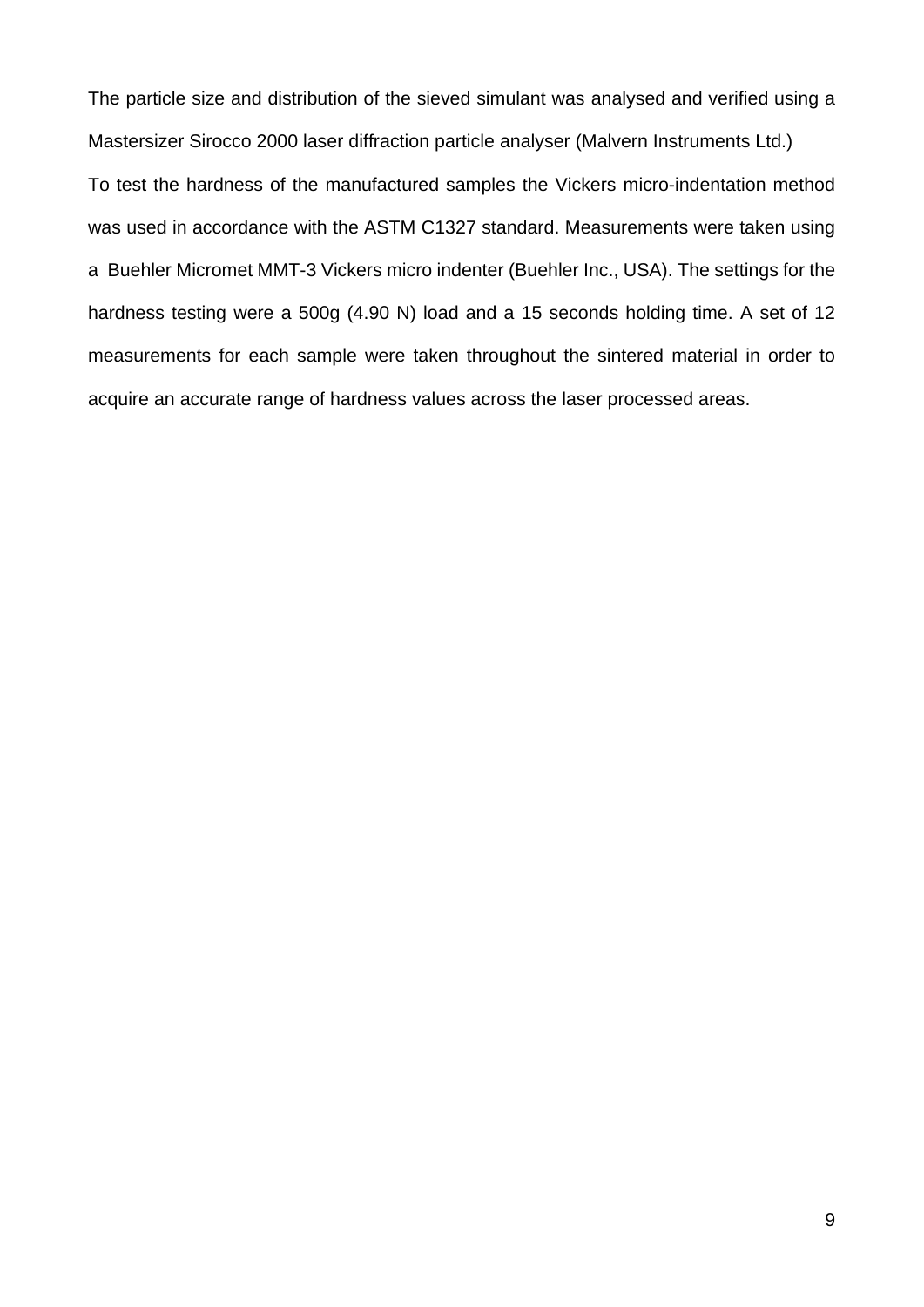## **3 RESULTS AND DISCUSSION**

As previously mentioned, in order to ensure the compatibility of the LM technology with the Lunar regolith simulant, a process window between the particle size of the powder material, the diameter of the produced laser beam and the minimum layer thickness was identified in order to achieve a sufficient melt pool during laser processing and good packing behaviour of the powder during deposition of each new layer of the material. A Laser spot size of  $\varnothing$ 300 μm, a minimum layer thickness of 150 μm and a maximum material particle size of 125 μm were selected based on prior empirical data obtained by the authors.

Figure 3 shows a comparison between the as received regolith material and the sieved regolith. The particle size analysis of the as received material resulted in an average particle size of 321 μm with particles up to 1.09 mm, whereas the sieved sample resulted in an average particle size of 75 μm with a maximum of 143 μm. The sieved material in comparison with the as received material exhibited better results in the follow on experiments.



*Figure 3 – Difference between the as received and sieved regolith powder material.*

198 experimental runs were performed with varying process parameters as listed in Table 2. Basic orthogonal shapes of 10x10x2 mm were modelled via CAD, prepared for processing via the machines native software and then arranged into a square array of 3 samples x 4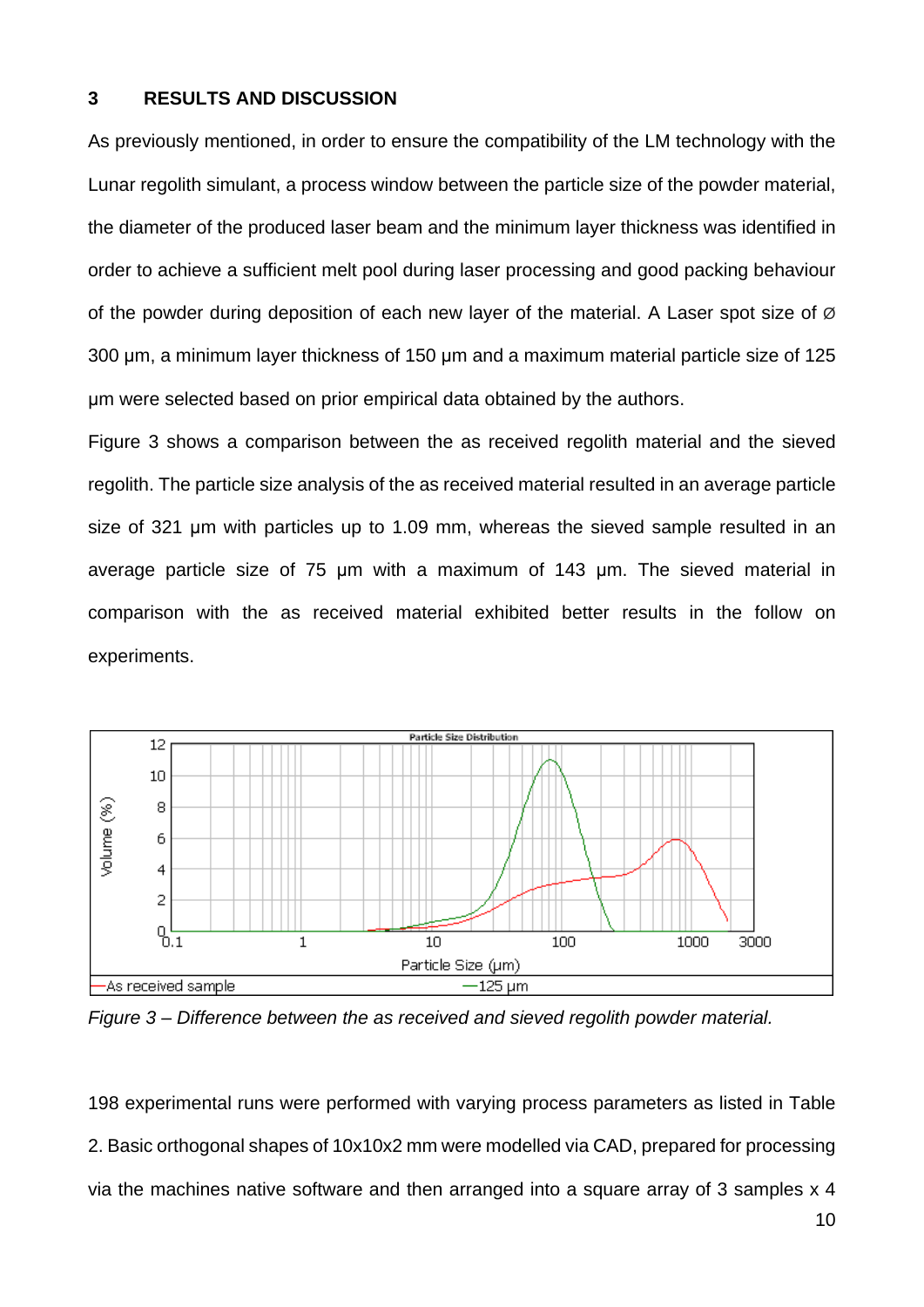samples, as shown in Figure 4. Complete melting of the regolith simulant material was observed with a laser power of 50W. Further laser energy increases led to the formation of an uncontrolled melt pool that conglomerated particles from outside the intended scanned track width causing an uncontrolled size increase in the scanned tracks and also led to curling of the sintered layer due to higher residual stresses that exist in the larger formed melt pool during the cooling down phase. Similar results were observed when reducing the laser scanning speed and the hatching space (distance between nearby scanned lines). Increasing the layer thickness of the newly deposited powder layer resulted in poor interlaminar bonding. This was because of inadequate penetration depth of the laser beam causing insufficient consolidation between layers.



*Figure 4 – Multi-Layer Laser Melted Additively Manufactured Lunar Regolith Simulant Samples.*

A recurring issue during laser processing was that samples were continuously detaching from the mild steel substrate plate, after a few first layers were built. This was identified as being as a result of the inability of the molten ceramic material to create a bond with the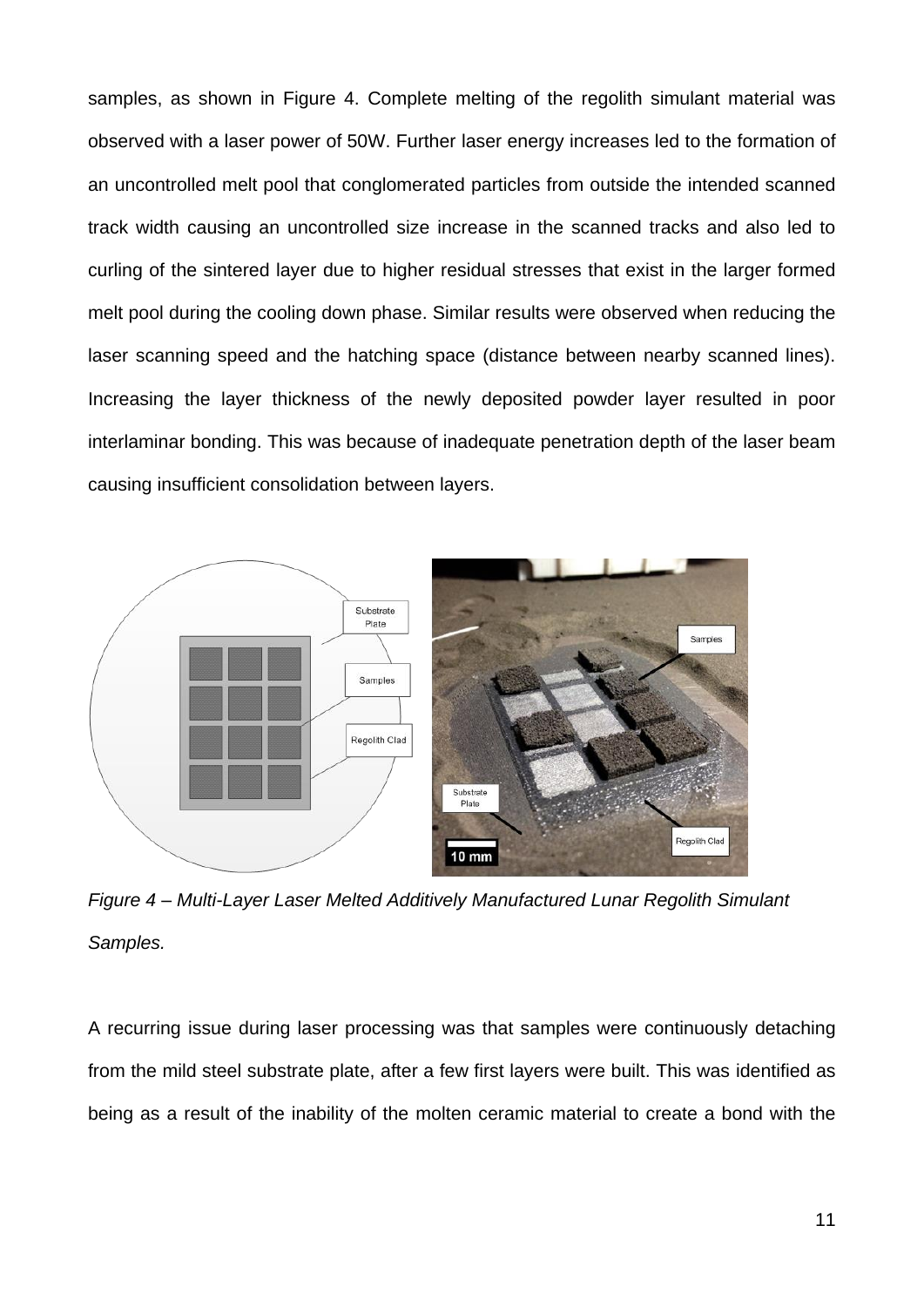metallic material of the substrate plate. This issue was overcome by using a proprietary method developed by the authors that is currently in the process of patenting.

Process optimisation experiments resulted in the identification of a suitable process window (Table 3) that successfully allowed the production of geometries from the Lunar regolith simulant without any macroscopic irregularities or defects.

*Table 3 – Experimentally determined process window for the SLM 100 using Lunar regolith simulant.*

| Parameter                           | Value                  |
|-------------------------------------|------------------------|
| Laser Power (W)                     | $45 - 50$              |
| Scanning Speed (mm/sec)             | $200 - 220$            |
| Layer Thickness (µm)                | $100 - 350$            |
| Beam Spot Size (µm)                 | 300                    |
| Hatching Space (µm) (Overlap %)     | $300(0\%) - 210(35\%)$ |
| Energy Density (J/mm <sup>2</sup> ) | $0.910 - 1.011$        |

A combination of 50 W laser power, a scanning speed of 210 mm/sec, a laser beam spot size of 300 μm, with a 210 μm hatching space (35 % overlap) on a layer thickness of 150 μm resulted in an laser energy density of 1.011 J/mm<sup>2</sup>, which gave out the most successful samples as shown in Figure 5.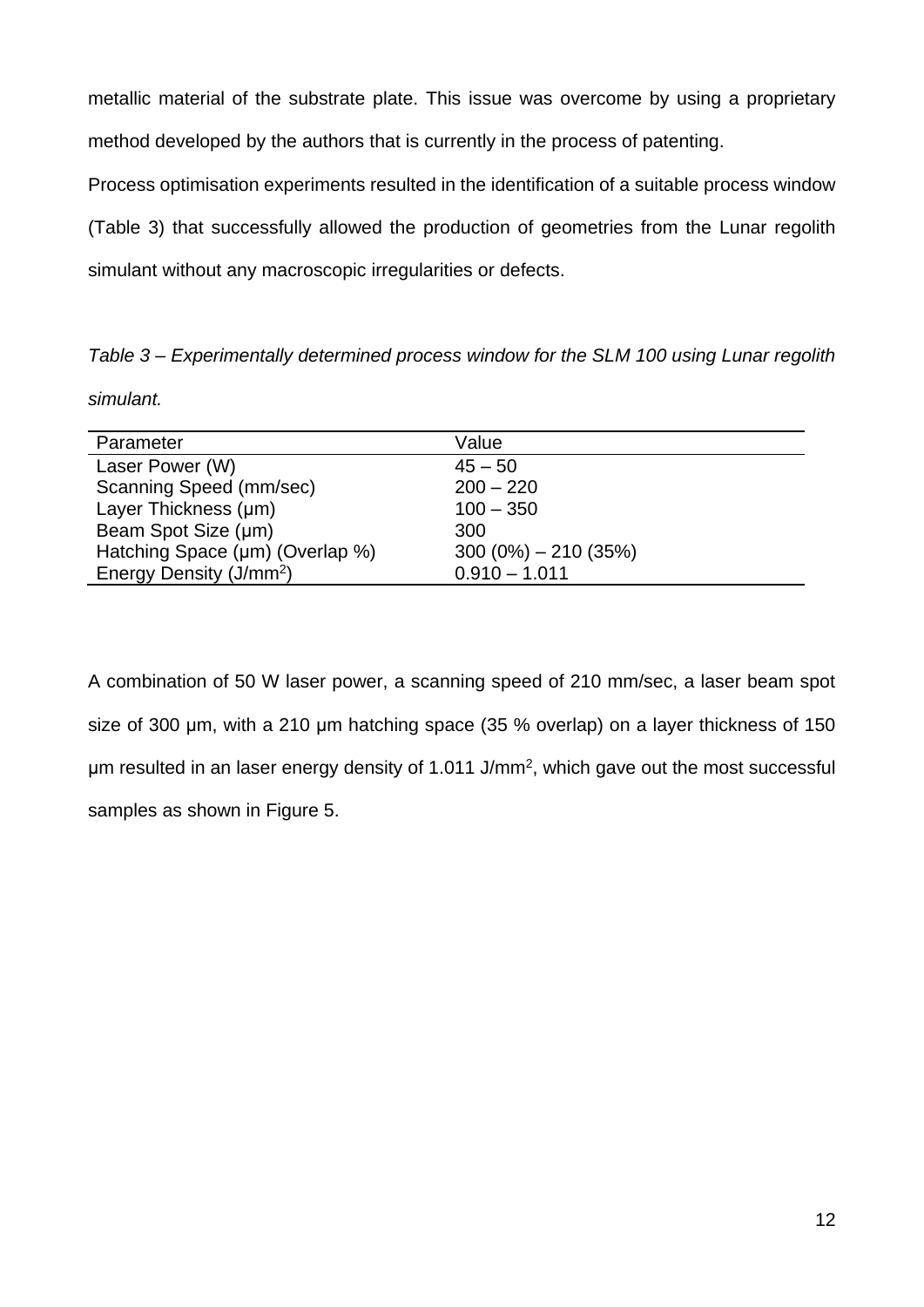

*Figure 5 – Various geometrical shapes manufactured using an energy density of 1.011 J/mm<sup>2</sup> .*

Laser processing was conducted in a controlled inert environment of less than 2 ppb of O<sub>2</sub>. It is known that residual O<sub>2</sub> affects the optical (Tolochko et al., 2000) chemical and crystalline composition of a material when heating is taking place and in particular when the chemical reactions that alter the metal oxidation states (Fe, Ti) are promoted. By conducting laser processing in an inert environment (Argon in this case) or in vacuum, the partial pressure of O<sup>2</sup> was reduced and would better simulate the conditions of the Lunar environment. This lower pressure would thermodynamically promote lower temperature reduction of metal oxides which in turn could improve laser melting and ensure that there would be no oxidation (Allan et al., 2013). As mentioned previously the mild steel substrate plate was also preheated to a temperature of 200°C. By providing a steady and constant amount of heat from the substrate, the steep temperature difference (δΤ/δt) between the laser irradiation phase and the cooling down phase would be reduced. This would help reduce residual thermal stresses that would occur due to the thermally insulating nature (Balla et al., 2010) of the regolith due to it being a ceramic multi component material.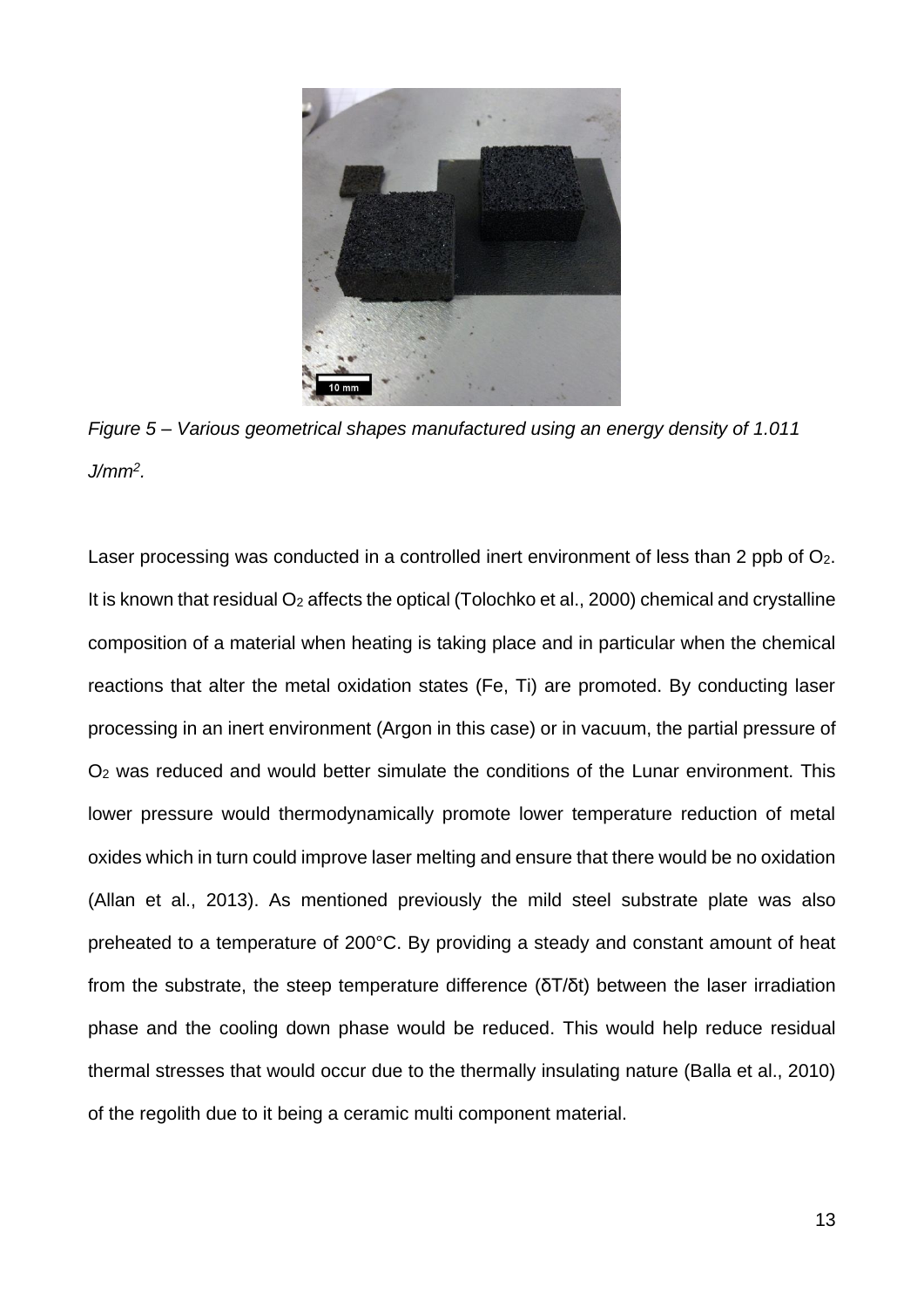The layer thickness of 150 μm was selected as a minimum layer thickness according to the measured maximum particle size of the material, and also to compensate for the relatively poor packing behaviour of the regolith particles in the powder bed due to their angular irregular shape, as shown in the SEM images in Figure 6. When the layer thickness of the deposited material was too thick and the process parameters could not be optimised accordingly, then sufficient melting could not occur and high levels of porosity would result (Averyanova et al., 2012).

The additively manufactured samples were successfully mounted and prepared for the SEM analysis. The SEM image in Figure 7 is an example cross-section of a sample depicting a substantial amount of melting between particles of the material in the same layer, despite some porosity. The authors suggest that the porosity was caused by a combination of factors:

- Insufficient laser energy to provide sufficient consolidation between the scanned lines of the hatching pattern on the X-Y plane (hatched line box in Figure 7).
- Outgassing of the entrapped air-particles between the intergranular gaps of the regolith powder bed and also vaporisation of the smaller particles that had lower mineral decomposition and melting temperatures than some of the other material constituents (solid line boxes in Figure 7).
- The size variance between the particles of the material which resulted in poor and uneven absorption of the laser energy input.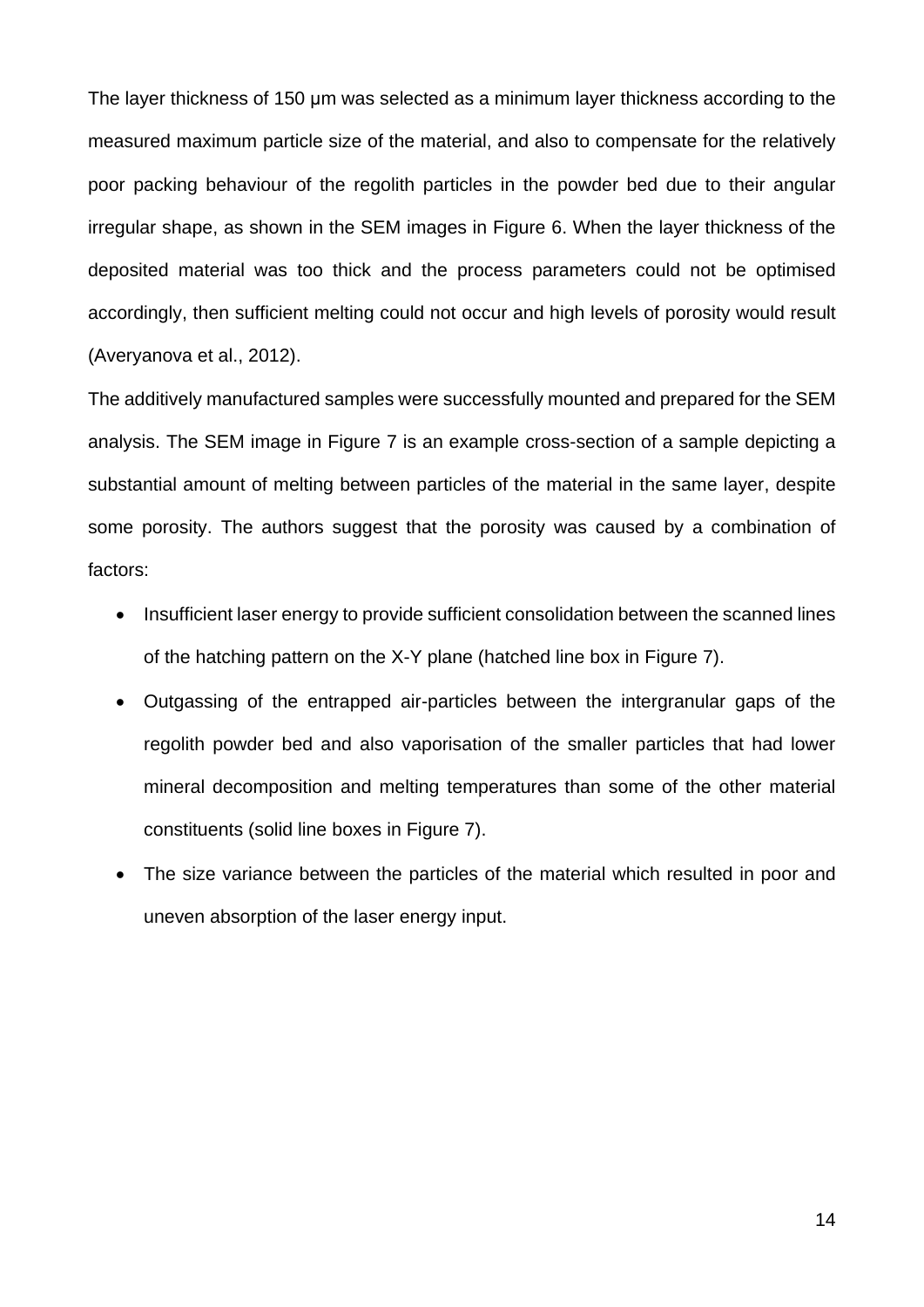

*Figure 6 – SEM micrograph showing the angular shape of the JSC-1A.*



*Figure 7 – SEM image of a cross-sectioned sample in the X-Y plane.*



*Figure 8 – SEM images showing surface morphology of the fabricated samples.*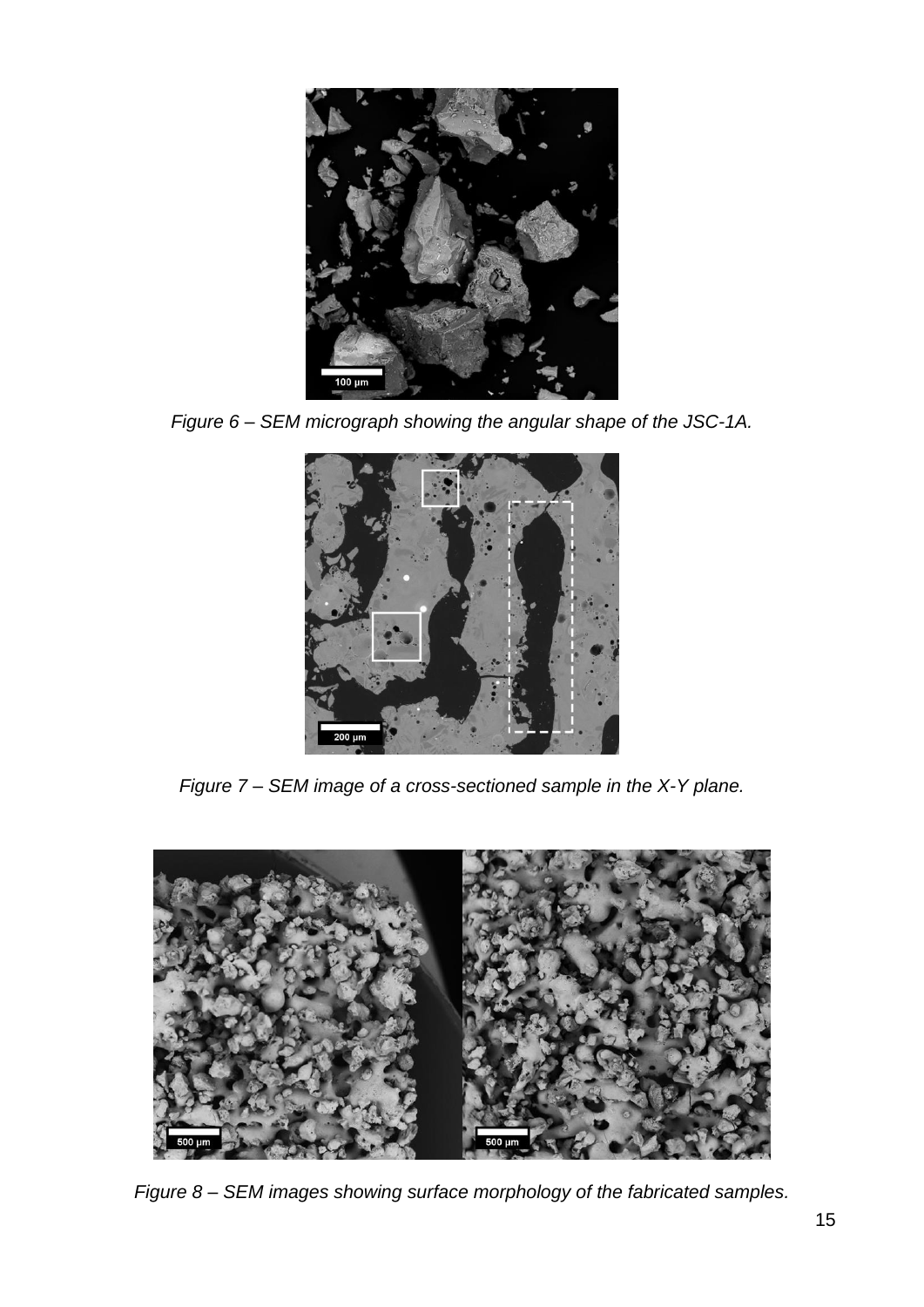Calculations from 10 different cross-sectioned sample SEM images through a software toolset revealed an average relative porosity value of  $40.879 \pm 1.57$  %.

The results of the Vickers micro hardness measurements revealed that the laser processed regolith samples exhibited a relatively high hardness of  $670 \pm 11$  HV, which was comparable to that of soda lime glass,  $545 \pm 20$  HV.

Figure 9 shows a comparison between the average element concentrations of both the laser processed and the un-processed material that exist in the Lunar regolith simulant. Acquired data showed that the concentrations of Magnesium, Phosphorus and Potassium had decreased as a result of the laser processing, whereas the remaining elements were inside the standard deviation of both processed and un-processed cases.

The authors hypothesize that the decrease of the above mentioned elements was due to vaporisation of the finer grade particles of the feedstock material, in combination with the low dissociation temperature of their parent mineral phases.



*Figure 9 – Elemental concentrations % between processed (3D PRINTED) and unprocessed (RAW MATERIAL) regolith simulant acquired via μXRF.*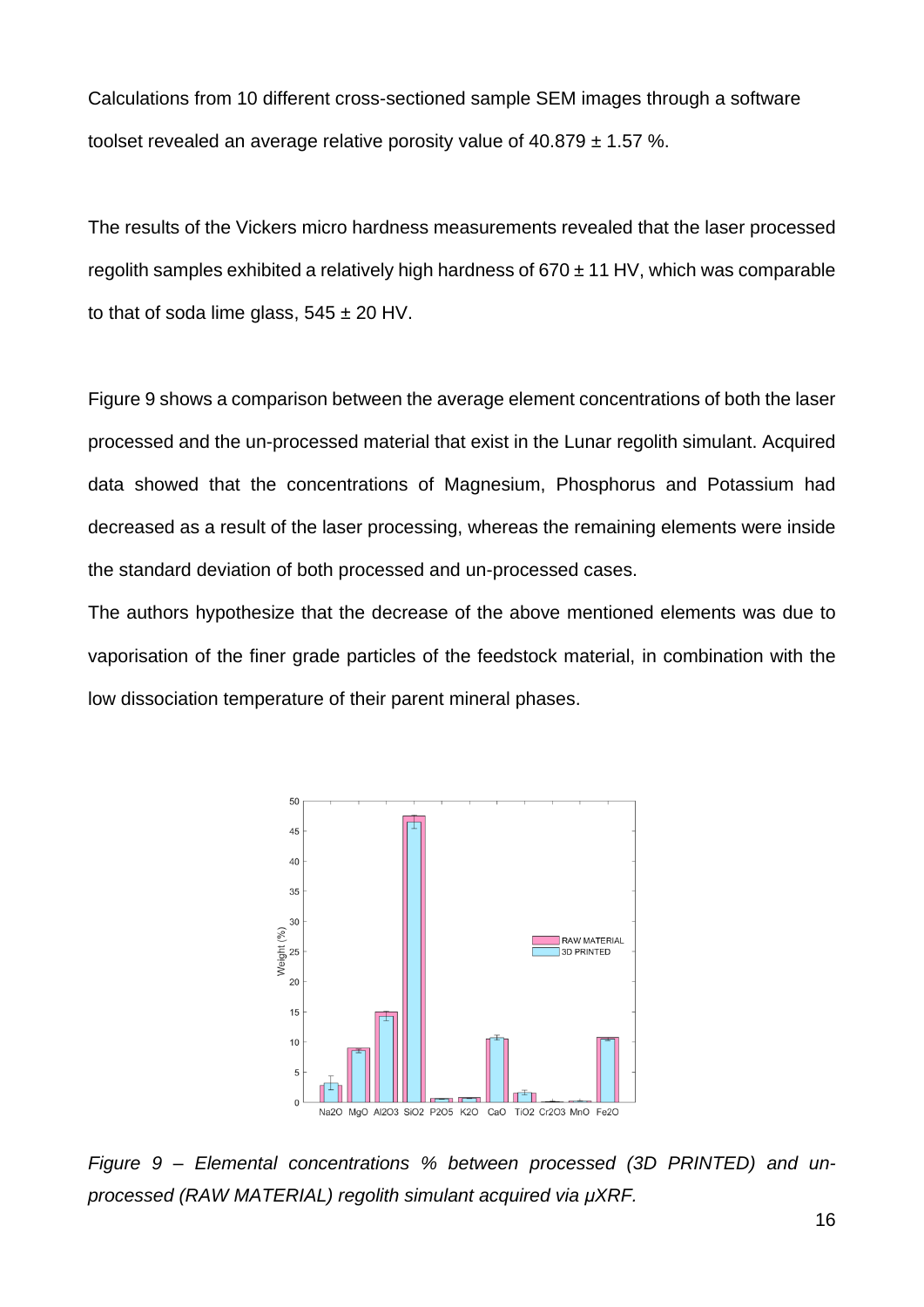## **4 CONCLUSIONS**

This study investigated the use of a Laser Melting Additive Manufacturing/3D Printing process as a potential solution for on-site Lunar manufacturing of 3D physical assets using Lunar regolith (moondust). This demonstration was performed using JSC-1A, a Lunar regolith simulant that resembles the actual elemental and chemical compound makeup of the real Lunar regolith samples that were acquired during the Apollo missions.

A range of experiments for optimisation of the process parameters resulted in successfully manufactured samples with a laser energy density of 1.011 J/mm<sup>2</sup> with settings of 50 W laser power, 210 mm/sec scanning speed, 300 μm laser beam spot size, 210 μm hatching space (corresponds to 35% overlapping of the laser beam scan tracks) and a 150 μm layer thickness. Manufactured samples had a relative porosity of 40.8% and exhibited good mechanical properties in terms of surface hardness with an average value of  $670 \pm 11$  HV. A change in the concentration of the constituents was present due to the thermo-physical reactions taking place during the laser melting and solidification phases.

The experimental approach documented in this article, presented the ability and the applicability of a PBF technique towards manufacturing physical assets out of non-traditional and multi-component ceramic materials.

Future work on the subject matter includes the further optimisation of the process parameters towards improving material density and hence material properties; as well as the formulation of a transferable manufacturing process model for building physical assets out of extra-terrestrial materials by using efficient and cost-effective thermal power.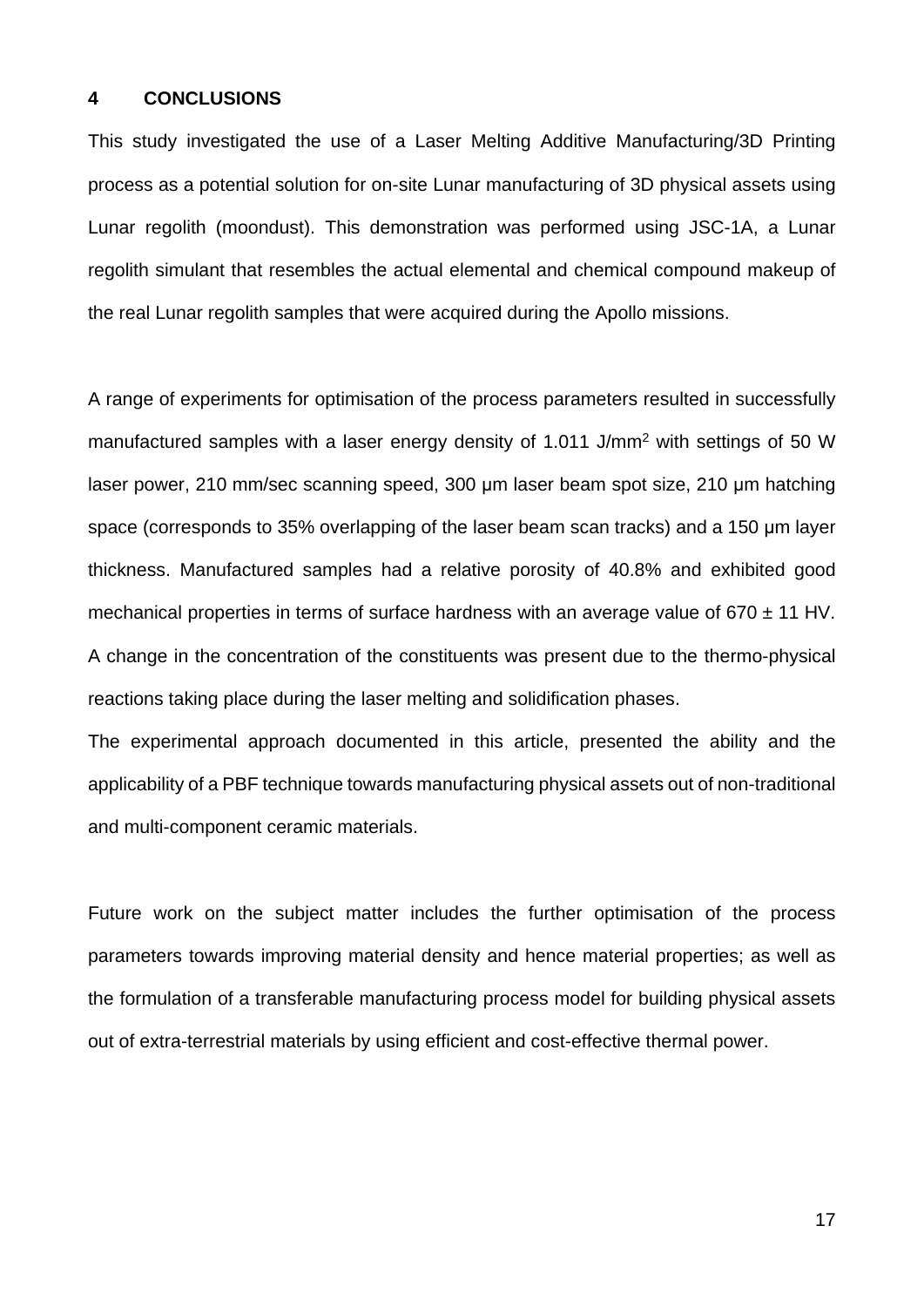# **REFERENCES**

- Abe, F., Osakada, K., Shiomi, M., Uematsu, K. and Matsumoto, M. (2001), "The manufacturing of hard tools from metallic powders by selective laser melting", *Journal of Materials Processing Technology*, Vol. 111 No. 1-3, pp. 210–213.
- Allan, S.M., Merritt, B.J., Griffin, B.F., Hintze, P.E. and Shulman, H.S. (2013), "High-Temperature Microwave Dielectric Properties and Processing of JSC-1AC Lunar Simulant", *Journal of Aerospace Engineering*, Vol. 26 No. 4, pp. 874–881.
- Arslan, H., Sture, S. and Batiste, S. (2008), "Experimental simulation of tensile behavior of lunar soil simulant JSC-1", *Materials Science and Engineering A*, Vol. 478 No. 1-2, pp. 201–207.
- Averyanova, M., Cicala, E., Bertrand, P. and Grevey, D. (2012), "Experimental design approach to optimize selective laser melting of martensitic 17-4 PH powder: part I – single laser tracks and first layer", *Rapid Prototyping Journal*, Vol. 18 No. 1, pp. 28–37.
- Balla, V.K., Roberson, L.B., OConnor, G.W.O., Trigwell, S., Bose, S. and Bandyopadhyay, A. (2010), "First Demonstration on Direct Laser Fabrication of Lunar Regolith Parts", *Rapid Prototyping Journal*, Vol. 18 No. 6, pp. 451–457.
- Barmatz, M., Steinfeld, D., Anderson, M. and Winterhalter, D. (2014), "3D Microwave Print Head Approach for Processing Lunar and Mars Regolith", *45th Lunar and Planetary Science Conference*, pp. 3–4.
- Bertrand, P., Goeuriot, P., Smurov, I., Combe, C. and Bayle, F. (2007), "Ceramic components manufacturing by selective laser sintering", *Applied Surface Science*, Vol. 254 No. 4, pp. 989–992.
- Cesaretti, G., Dini, E., De Kestelier, X., Colla, V. and Pambaguian, L. (2014), "Building components for an outpost on the Lunar soil by means of a novel 3D printing technology", *Acta Astronautica*, Elsevier, Vol. 93, pp. 430–450.
- Devezas, T., de Melo, F.C.L., Gregori, M.L., Salgado, M.C. V., Ribeiro, J.R. and Devezas, C.B.C. (2012), "The struggle for space: Past and future of the space race", *Technological Forecasting and Social Change*, Elsevier Inc., Vol. 79 No. 5, pp. 963– 985.
- Eckart, P. (2006), *The Lunar Base Handbook: An Introduction to Lunar Base Design (GNRL USE)*, Brown-Churchill Series, McGraw-Hill, available at: http://books.google.co.uk/books?id=mp7dnQEACAAJ.
- Futron Corporation. (2002), "Space Transportation Costs: Trends in Price Per Pound to Orbit 1990-2000", *Whitepaper*.
- Gaier, J.R., Ellis, S. and Hanks, N. (2011), "Thermal Optical Properties of Lunar Dust Simulants and Their Constituents", *Journal of Thermophysics and Heat Transfer*, Vol. 26 No. 4, pp. 573–580.
- Happel, J.A. (1993), "Indigenous Materials for Lunar Construction", *Applied Mechanics*